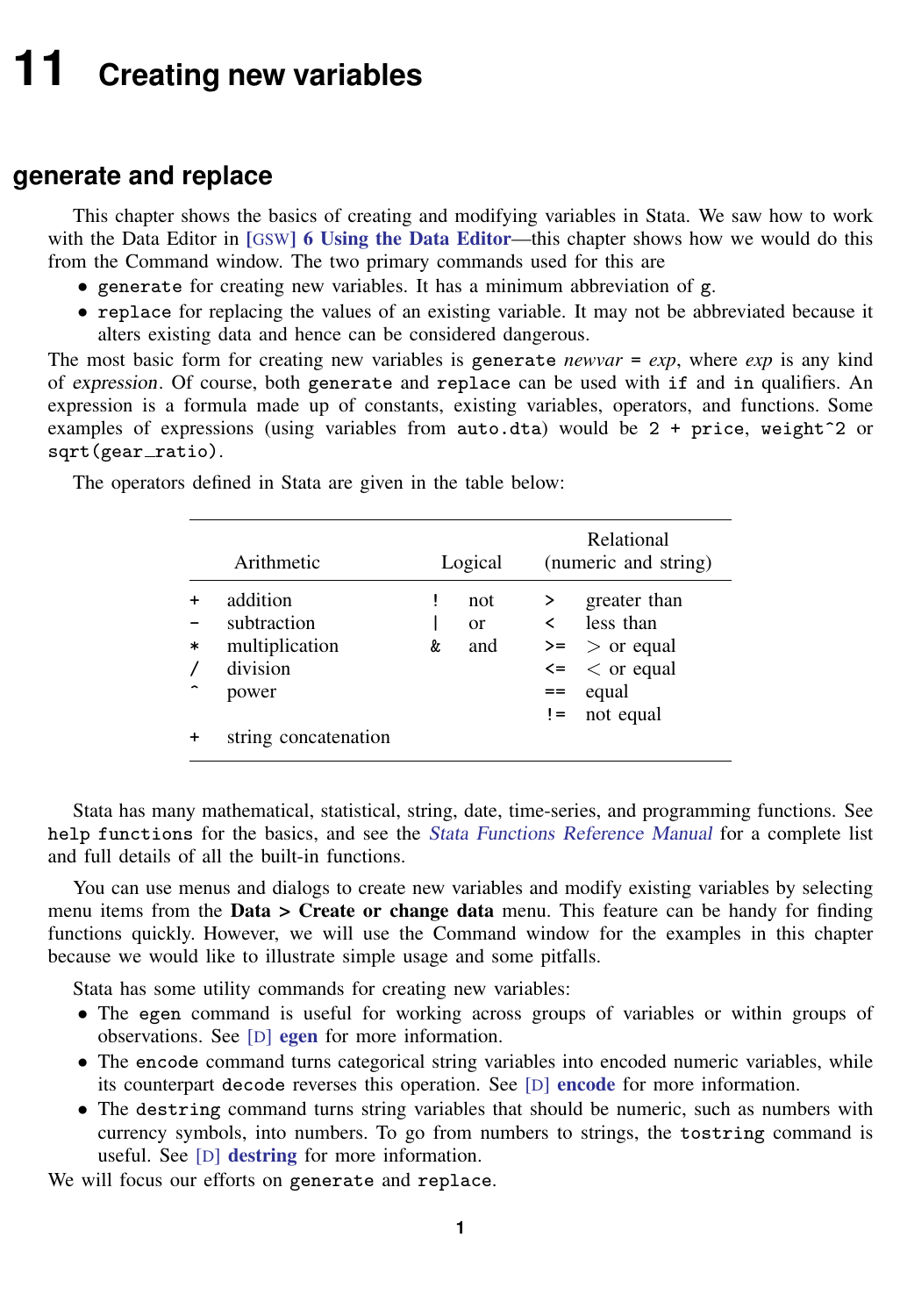#### **generate**

There are some details you should know about the generate command:

- The basic form of the generate command is generate *newvar* =  $exp$ , where *newvar* is a new variable name and *exp* is any valid expression. You will get an error message if you try to generate a variable that already exists.
- An algebraic calculation using a missing value yields a missing value, as does division by zero, the square root of a negative number, or any other computation which is impossible.
- If missing values are generated, the number of missing values in *newvar* is always reported. If Stata says nothing about missing values, then no missing values were generated.
- You can use generate to set the storage type of the new variable as it is generated. You might want to create an indicator (0/1) variable as a byte, for example, because it saves 3 bytes per observation over using the default storage type of float.

Below are some examples of creating new variables from the afewcarslab dataset, which we created in [Labeling values of variables](https://www.stata.com/manuals/gsw9.pdf#gswLabelingvaluesofvariables) in [GSW] [9 Labeling data](https://www.stata.com/manuals/gsw9.pdf#gsw9Labelingdata). (To work along, start by opening the automobile dataset with sysuse auto. We are using a smaller dataset to make shorter listings.) The last example shows a way to generate an indicator variable for cars weighing more than 3,000 pounds. Logical expressions in Stata result in 1 for "true" and 0 for "false". The if qualifier is used to ensure that the computations are done only for observations where weight is not missing.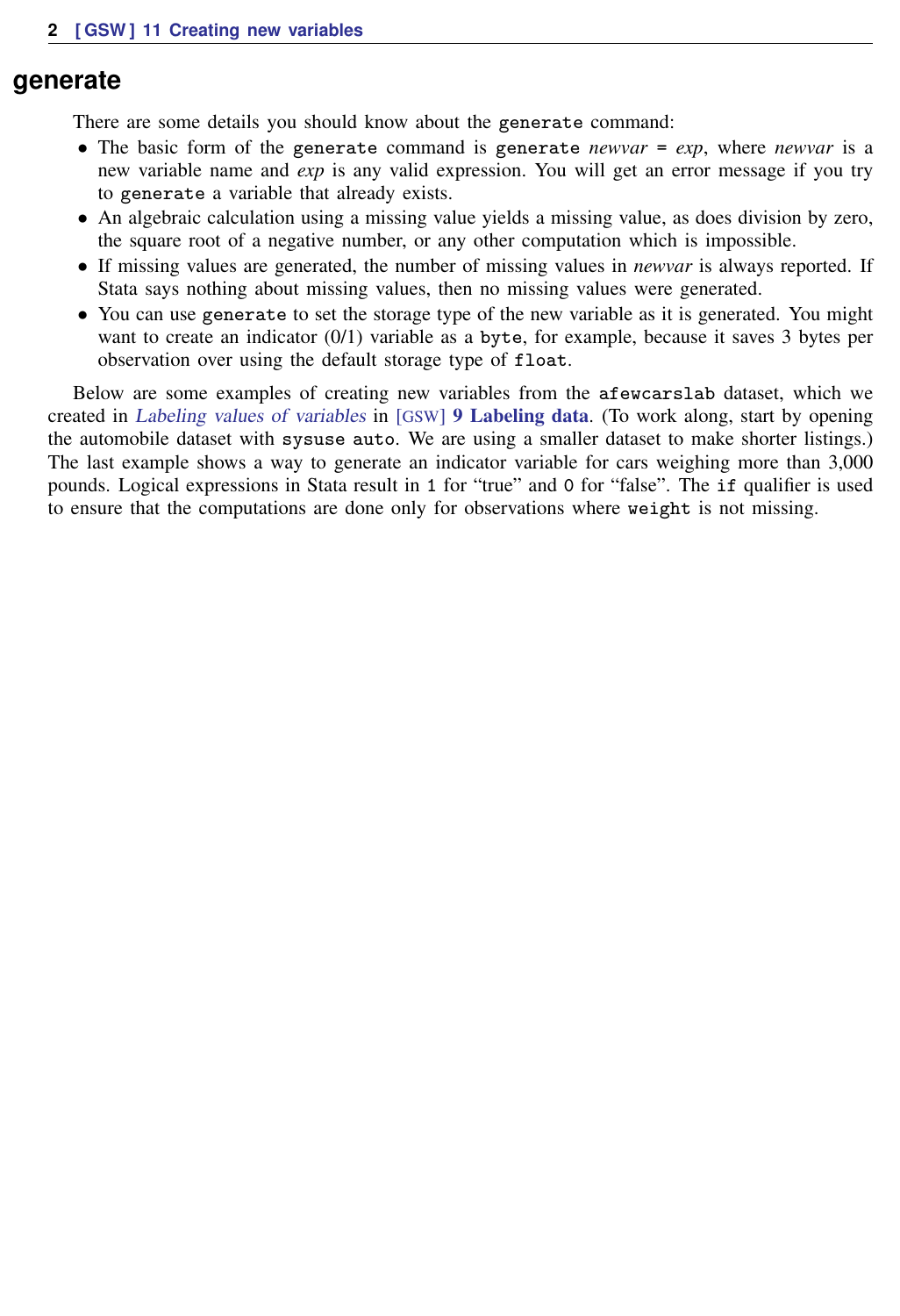```
\sqrt{2\pi\left(\frac{1}{2}\right)^2+\left(\frac{1}{2}\right)^2+\left(\frac{1}{2}\right)^2+\left(\frac{1}{2}\right)^2+\left(\frac{1}{2}\right)^2+\left(\frac{1}{2}\right)^2+\left(\frac{1}{2}\right)^2+\left(\frac{1}{2}\right)^2+\left(\frac{1}{2}\right)^2+\left(\frac{1}{2}\right)^2+\left(\frac{1}{2}\right)^2+\left(\frac{1}{2}\right)^2+\left(\frac{1}{2}\right)^2+\left(\frac{1}{2}\right)^2+\left(\frac{1}{2}\right)^2+\left(\frac{1}{2}\right)^2+\left(\frac{1}{2}\right)^2+\left(\frac{1}{2}\right. use afewcarslab
 (A few 1978 cars)
 . list make mpg weight
                   make mpg weight
    1. W Rabbit 25 1930<br>2. 01ds 98 21 4060
    2. 01ds 98 21 4060<br>3. Chev. Monza . 2750
          3. Chev. Monza . 2750
    4. 22 2930
    5. Datsun 510 24 2280
    6. Buick Regal 20 3280<br>7. Datsun 810 . 2750
           Datsun 810 .
 . * changing MPG to liters per 100km
 . generate lphk = 3.7854 * (100 / 1.6093) / mpg
 (2 missing values generated)
 . label var lphk "Liters per 100km"
 . * getting logarithms of price
 . g lnprice = ln(price)
 . * making an indicator of hugeness
 . gen byte huge = weight >= 3000 if !missing(weight)
 . l make mpg weight lphk lnprice huge
                   make mpg weight lphk lnprice huge
    1. VW Rabbit 25 1930 9.408812 8.454679 0
    2. Olds 98 21 4060 11.20097 9.084097 1
    3. Chev. Monza . 2750 . 8.207129 0<br>4. 22 2930 10.69183 8.318499 0
    4. 22 2930 10.69183 8.318499 0<br>5. Datsun 510 24 2280 9.800845 8.532869 0
           Datsun 510
    6. Buick Regal 20 3280 11.76101 8.554296 1
           Datsun 810 . 2750 .
```
✖ ✕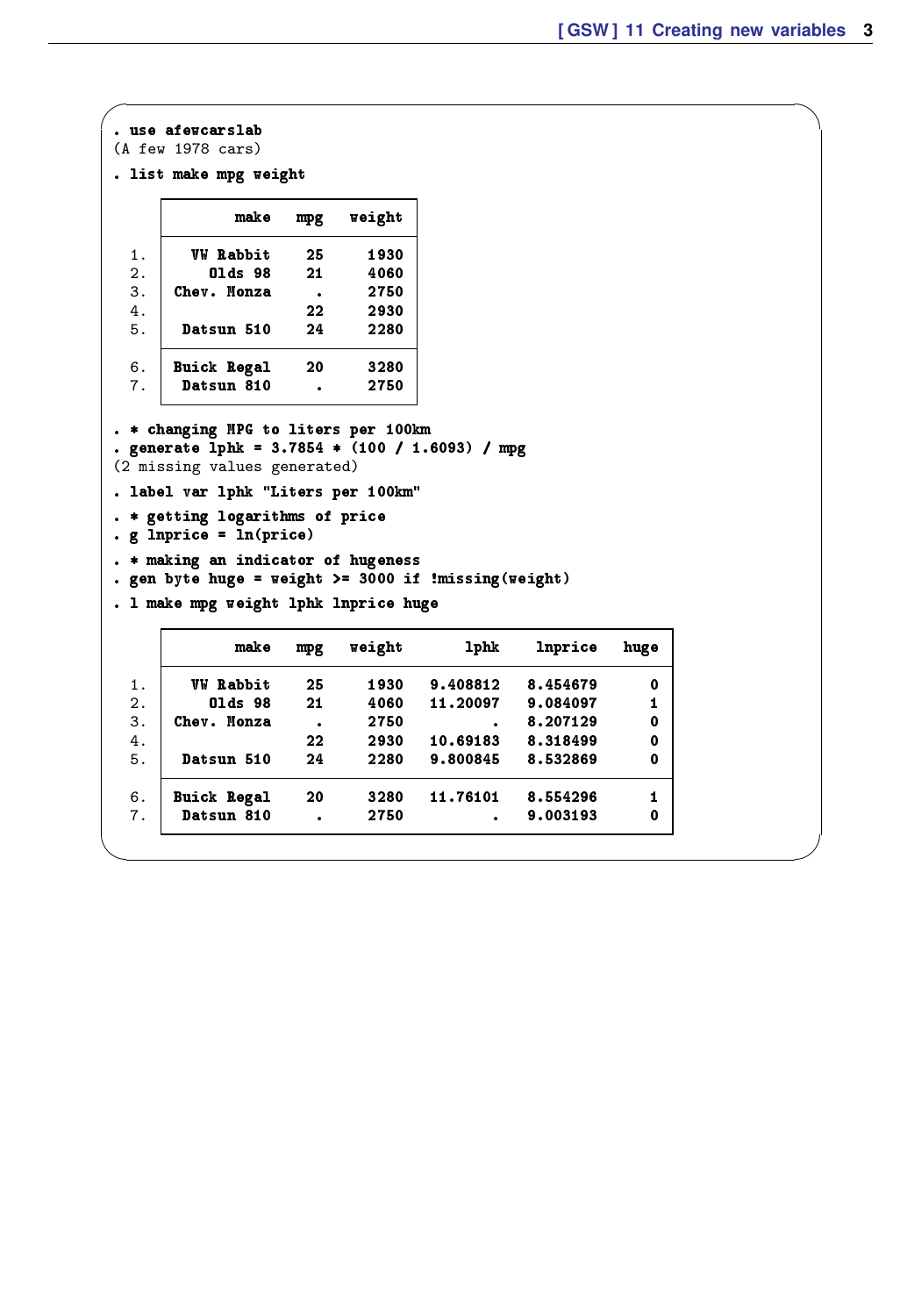### **replace**

Whereas generate is used to create new variables, replace is the command used for existing variables. Stata uses two different commands to prevent you from accidentally modifying your data. The replace command cannot be abbreviated. Stata generally requires you to spell out completely any command that can alter your existing data.

 $\sqrt{2\pi}$ 

```
. list make weight
             make weight
  1. W Rabbit 1930<br>2. 01ds 98 4060
  2. 01ds 98 4060<br>3. Chev. Monza 2750
       Chev. Monza
  4. 2930
  5. Datsun 510 2280
  6. Buick Regal 3280
  7. Datsun 810 2750
 . * will give an error because weight already exists
 . gen weight = weight/1000
variable weight already defined
r(110):
 . * will replace weight in lbs by weight in 1000s of lbs
 . replace weight = weight/1000
 (7 real changes made)
 . list make weight
             make weight
  1. W Rabbit 1.93<br>2. 01ds 98 4.06
  2. 01ds 98 4.06<br>3. Chev. Monza 2.75
  3. Chev. Monza<br>4.
                     4. 2.93
  5. Datsun 510 2.28
  6. Buick Regal 3.28
  7. Datsun 810 2.75
✖ ✕
```
Suppose that you want to create a new variable, predprice, which will be the predicted price of the cars in the following year. You estimate that domestic cars will increase in price by 5% and foreign cars, by 10%.

One way to create the variable would be to first use generate to compute the predicted domestic car prices. Then use replace to change the missing values for the foreign cars to their proper values.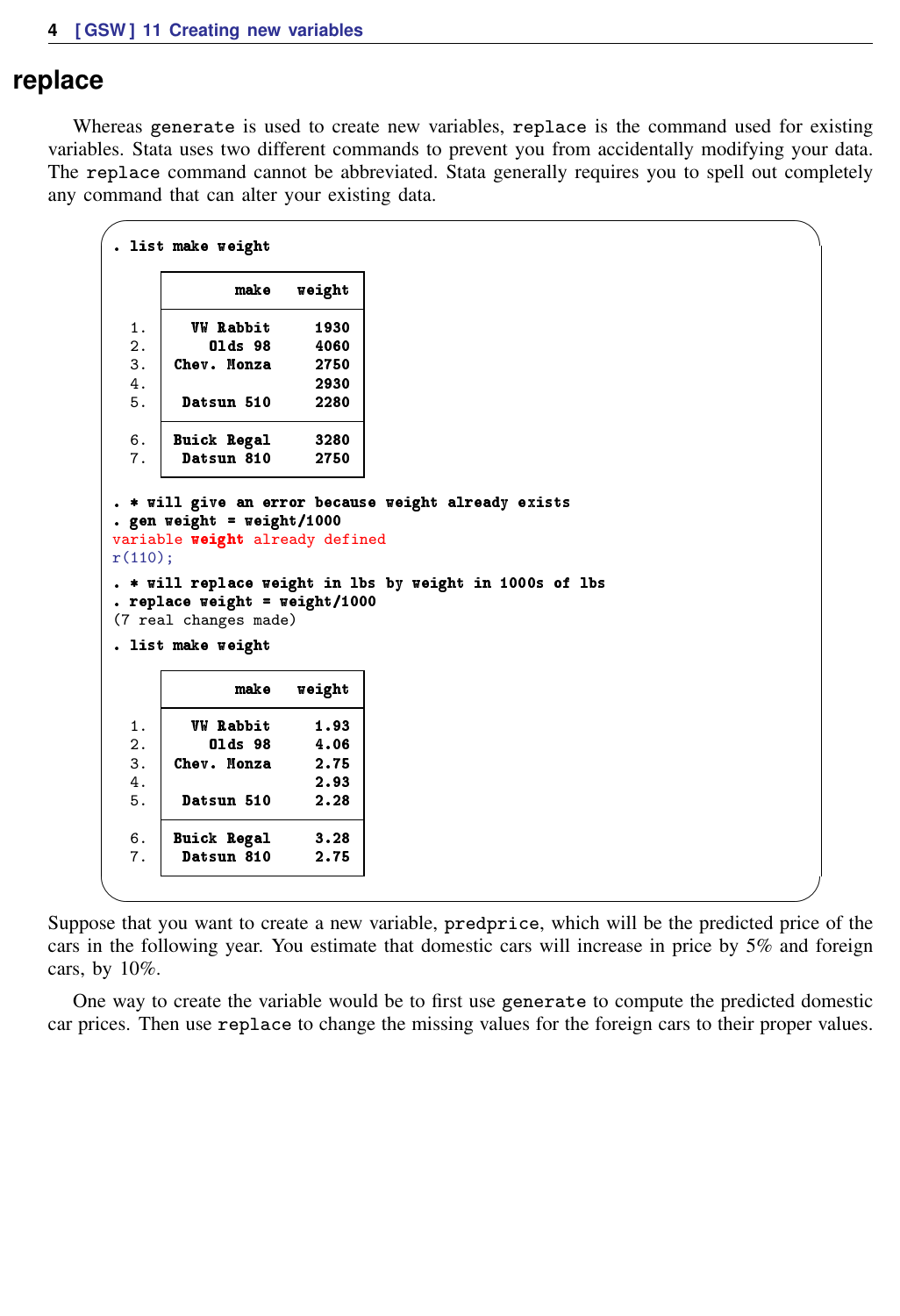| (3 missing values generated)                                               |               |      |          |
|----------------------------------------------------------------------------|---------------|------|----------|
| . replace predprice = $1.10*$ price if foreign==1<br>(3 real changes made) |               |      |          |
| . list make foreign price predprice, nolabel                               |               |      |          |
| make                                                                       | foreign price |      | predpr~e |
| <b>VW Rabbit</b>                                                           | 1             | 4697 | 5166.7   |
| 01ds 98                                                                    | 0             | 8814 | 9254.7   |
| Chev. Monza                                                                | 0             | 3667 | 3850.35  |
|                                                                            | 0             | 4099 | 4303.95  |
| Datsun 510                                                                 | $\mathbf{1}$  | 5079 | 5586.9   |
| <b>Buick Regal</b>                                                         | 0             | 5189 | 5448.45  |
| <b>Datsun 810</b>                                                          | 1             | 8129 | 8941.9   |

Of course, because foreign is an indicator variable, we could generate the predicted variable with one command:

✖ ✕

 $\sqrt{2\pi}$ 

✖ ✕

 $\sqrt{2\pi\left(\frac{1}{2}\right)^2+\left(\frac{1}{2}\right)^2+\left(\frac{1}{2}\right)^2+\left(\frac{1}{2}\right)^2+\left(\frac{1}{2}\right)^2+\left(\frac{1}{2}\right)^2+\left(\frac{1}{2}\right)^2+\left(\frac{1}{2}\right)^2+\left(\frac{1}{2}\right)^2+\left(\frac{1}{2}\right)^2+\left(\frac{1}{2}\right)^2+\left(\frac{1}{2}\right)^2+\left(\frac{1}{2}\right)^2+\left(\frac{1}{2}\right)^2+\left(\frac{1}{2}\right)^2+\left(\frac{1}{2}\right)^2+\left(\frac{1}{2}\right)^2+\left(\frac{1}{2}\right$ 

```
e gen predprice2 = (1.05 + 0.05 * for \text{e}ign)*price
. list make foreign price predprice predprice2, nolabel
                 make foreign price predpr~e predpr~2
  1. WW Rabbit 1 4697 5166.7 5166.7<br>2. Olds 98 0 8814 9254.7 9254.7
  2. | 01ds 98                           8814         9254.7          9254.7
 3. Chev. Monza 0 3667 3850.35 3850.35<br>4. \begin{array}{cccc} 3.67 & 3650.35 & 3850.35 \\ 4.6 & 0 & 4099 & 4303.95 & 4303.95 \end{array}4. 4. 0 4099 4303.95 4303.95<br>5. Datsun 510 1 5079 5586.9 5586.9
         Datsun 510
 6. Buick Regal 0 5189 5448.45 5448.45
         Datsun 810
```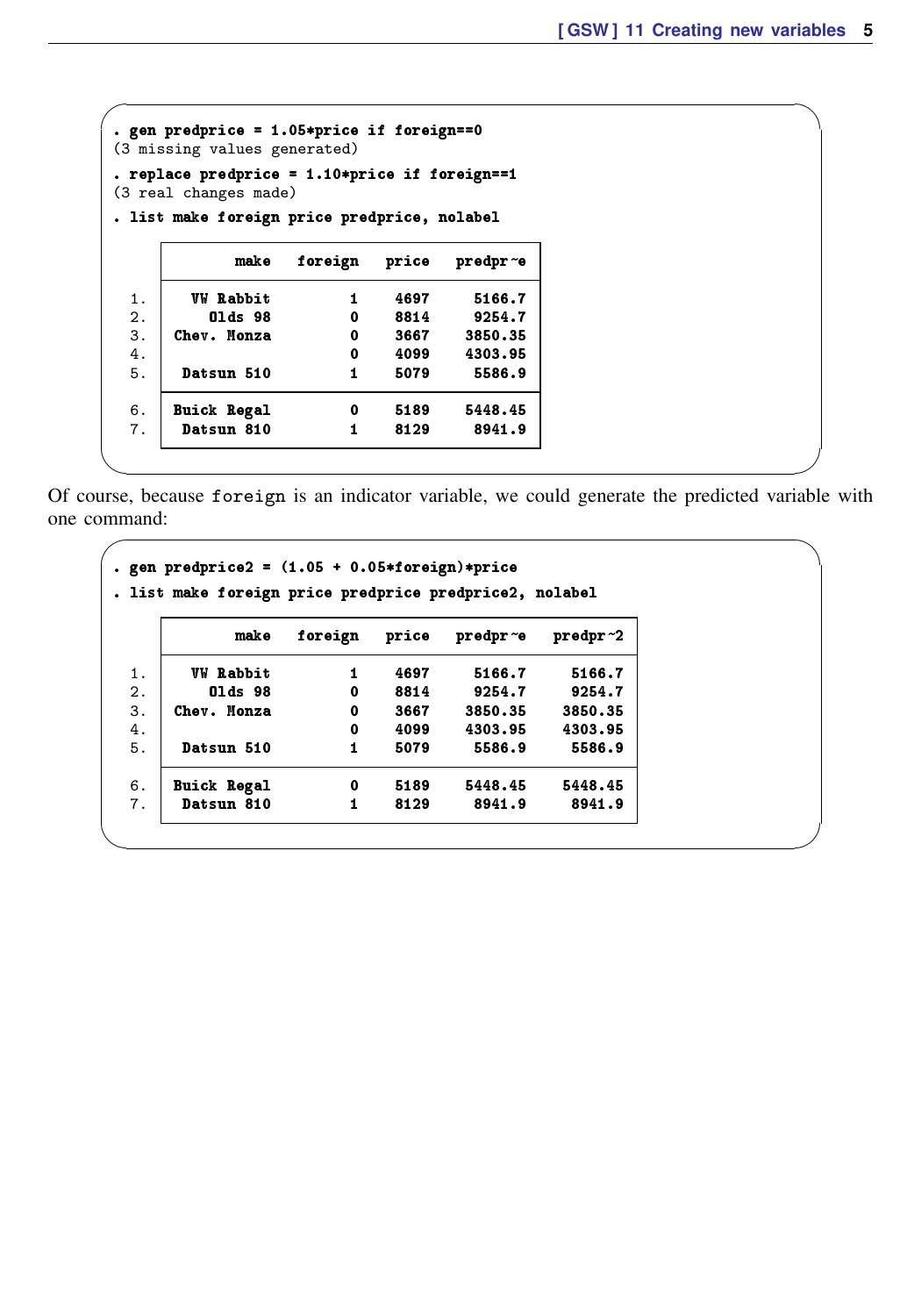## **generate with string variables**

Stata is smart. When you generate a variable and the expression evaluates to a string, Stata creates a string variable with a storage type as long as necessary, and no longer than that. where is a str1 in the following example:

```
\sqrt{2\pi\left(\frac{1}{2}\right)^2+\left(\frac{1}{2}\right)^2+\left(\frac{1}{2}\right)^2+\left(\frac{1}{2}\right)^2+\left(\frac{1}{2}\right)^2+\left(\frac{1}{2}\right)^2+\left(\frac{1}{2}\right)^2+\left(\frac{1}{2}\right)^2+\left(\frac{1}{2}\right)^2+\left(\frac{1}{2}\right)^2+\left(\frac{1}{2}\right)^2+\left(\frac{1}{2}\right)^2+\left(\frac{1}{2}\right)^2+\left(\frac{1}{2}\right)^2+\left(\frac{1}{2}\right)^2+\left(\frac{1}{2}\right)^2+\left(\frac{1}{2}\right)^2+\left(\frac{1}{2}\right. list make foreign
                     make foreign
    1. WW Rabbit Foreign<br>2. Olds 98 Domestic
    2. 01ds 98 Domestic<br>3. Chev. Monza Domestic
    3. Chev. Monza
                               Domestic
    5. Datsun 510 Foreign
    6. Buick Regal Domestic
            Datsun 810 Foreign
 . gen where = "D" if foreign=="Domestic":origin
 (3 missing values generated)
 . replace where = "F" if foreign=="Foreign":origin
 (3 real changes made)
 . list make foreign where
                     make foreign where
    1. VW Rabbit Foreign F
    2. Olds 98 Domestic D<br>3. Chev. Monza Domestic D
    3. Chev. Monza Domestic D<br>4. Domestic D
    4. Domestic D<br>5. Datsun 510 Foreign F
            Datsun 510 Foreign
    6. Buick Regal Domestic D<br>7. Datsun 810 Foreign F
            Datsun 810
 . describe where
 Variable Storage Display Value
                         type format label Variable label
where str1 %9s
```
Stata has some useful tools for working with string variables. Here we split the make variable into make and model and then create a variable that has the model together with where the model was manufactured: